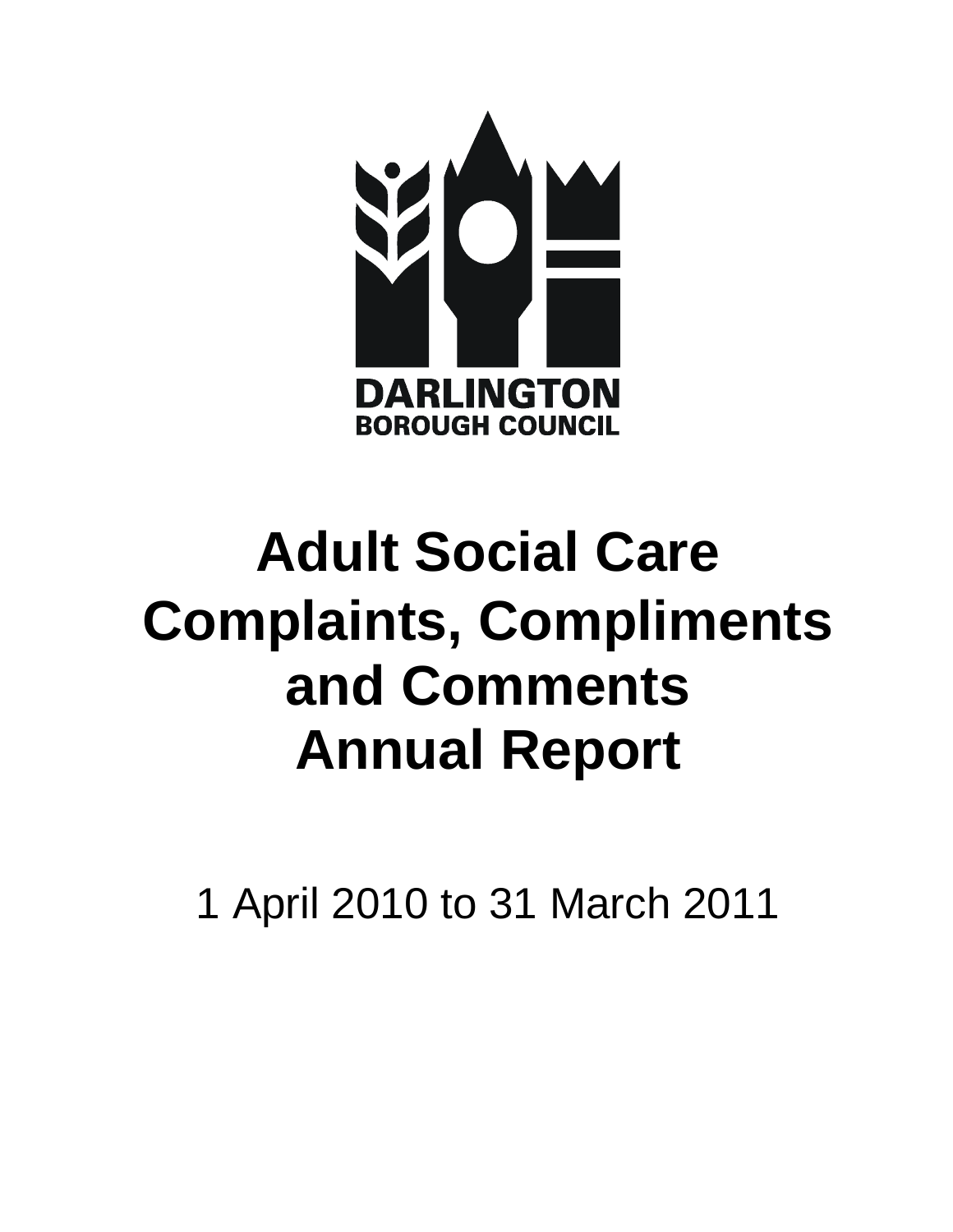## **Contents**

| Introduction                          | 3                 |
|---------------------------------------|-------------------|
| Review of the Year                    | 5                 |
| <b>Equal Opportunities Monitoring</b> | 11                |
| <b>Performance Targets</b>            | 11                |
| Monitoring                            | $12 \overline{ }$ |
| <b>Contracted Services</b>            | 12                |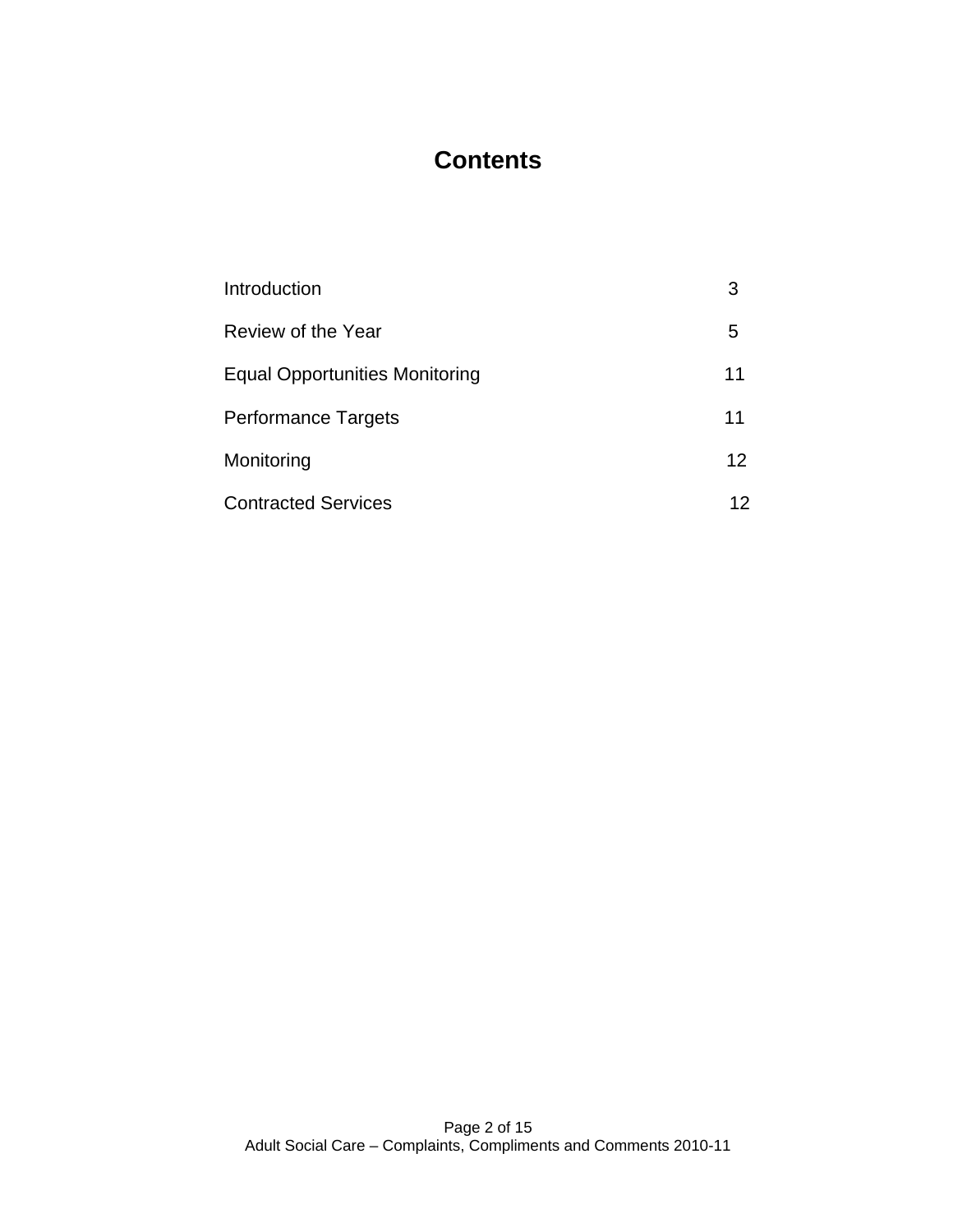## **Introduction**

The purpose of this annual report is to inform service users, carers, the public, Council Members and Adult Social Care staff of the effectiveness of the Adult Social Care Complaints, Compliments and Comments procedure (the procedure).

On the 1 April 2009 the Local Authority Social Services and National Health Service Complaints (England) Regulations 2009 came into force following the consultation 'Making Experiences Count' by the Department of Health. The consultation found that the complaints processes for people receiving both health and social care services were overly complex and inflexible.

As a result the legislation introduced radically altered the way in which complaints are handled introducing a single joint complaints process for both social care and health services, with one stage as opposed to the previous three stage process used in relation to adult social care services. The regulations also introduced a duty for health and social care services to cooperate.

Darlington Borough Council implemented a new procedure on the 1 April 2010 providing a local framework to ensure complaints are handled effectively and in line with the regulations.

The procedure aims to:

- (a) Make it as easy and accessible as possible for service users and their carers to raise complaints;
- (b) Foster an organisational culture in which complaints are accepted, owned and resolved as efficiently as possible;
- (c) Ensure high levels of customer satisfaction with complaints handling;
- (d) Resolve individual issues when they arise and reduce the number of complaints referred to the Ombudsman; and
- (e) Enable the Council to identify topics and trends in relation to adult social care complaints and improve services as a result.

The Assistant Director of Adult Social Care and Housing is the responsible person for ensuring that the Council complies with the arrangements made under the regulations. They will act as the 'Adjudicating Officer', which means they will make any important decisions on complaints and ensure that action is taken if necessary in light of the outcome of a complaint.

The Complaints and Information Governance Manager (Complaints Manager) is the responsible person for managing the procedure for handling and considering complaints in accordance with the agreements made under the regulations.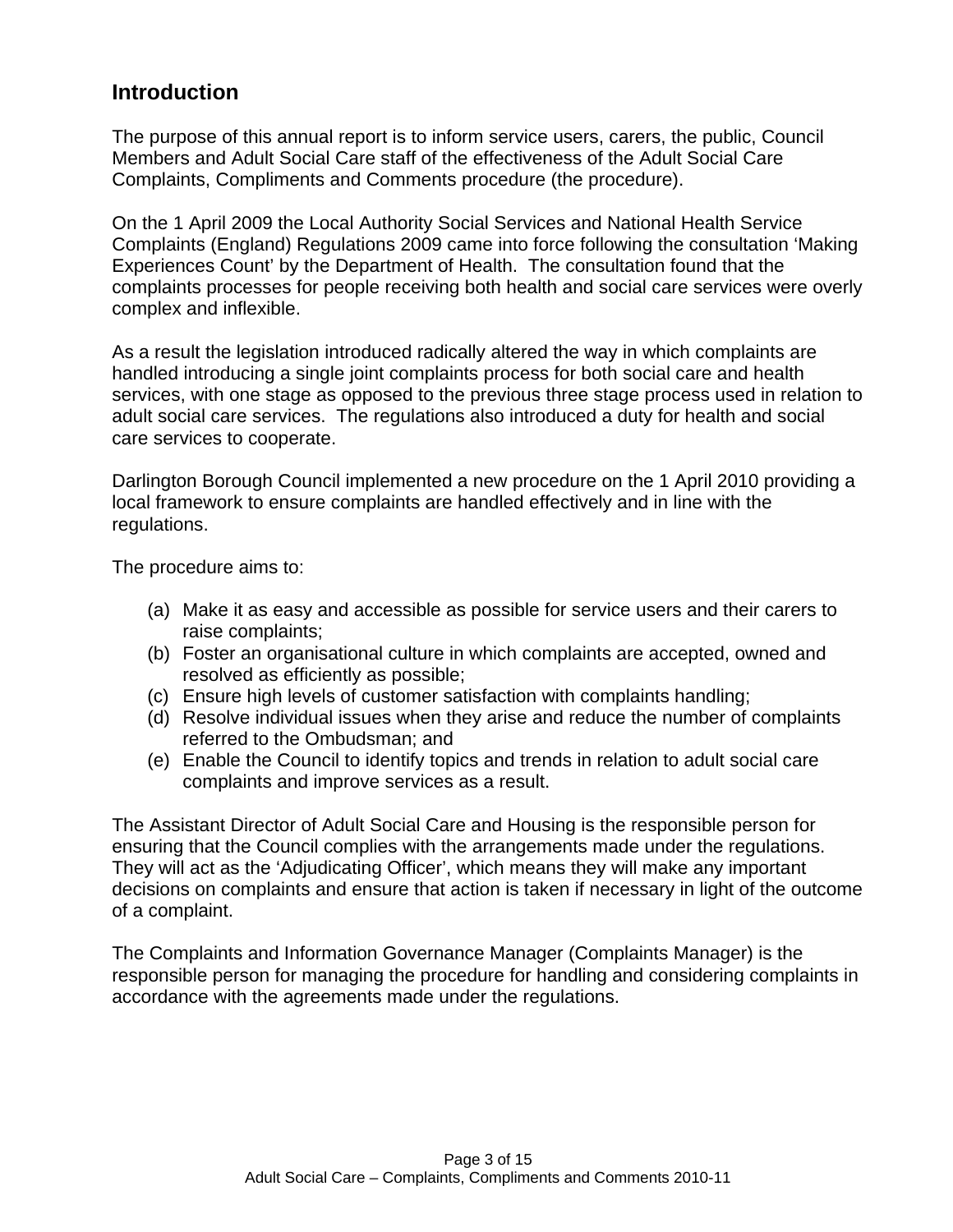#### **Local Government Ombudsman (and Health Services Ombudsman)**

Although complainants can refer their complaints to the Local Government Ombudsman (LGO) from the outset, the LGO will not normally investigate until the Council has conducted its own investigation and provided a response. Where it has not been possible for the complaint to be resolved to the satisfaction of the complainant they may refer the matter to the LGO (or Health Services Ombudsman for some joint complaints).

#### **Information and Accessibility**

We are committed to making sure that everyone has equal access to all our services, including the complaints procedure. To help make sure the Council's complaints procedures are easily accessible we have produced two leaflets (one for children and young people and one for adults) covering all Council services to reflect the single point of access for complainants within the Council. The leaflets are available in all Council buildings. They have been written in line with the Plain English Campaign standards. The title is written in the most commonly used community languages and it contains details on how to access the information in other formats, for example, large print, audio and Braille.

Information is available on the Council's website which contains an electronic form which people can use to make a complaint, pay someone a compliment or pass comment on Council services. People may make a complaint in any format they wish. This can be in writing, by email, via the web, over the phone, in person or by any other reasonable means.

The Complaints Manager can arrange advocates and interpreters (including British Sign Language interpreters) where appropriate.

#### **Advocacy**

The Council currently has a contract for the provision of advocacy services with Advocacy Together.

The Independent Mental Capacity Advocate (IMCA) service also provides advocacy on specific issues and reviews.

Specialist advocacy services for adults who are deaf, deafened, deafblind or visually impaired are provided by North Regional Association for Sensory Support (NRASS).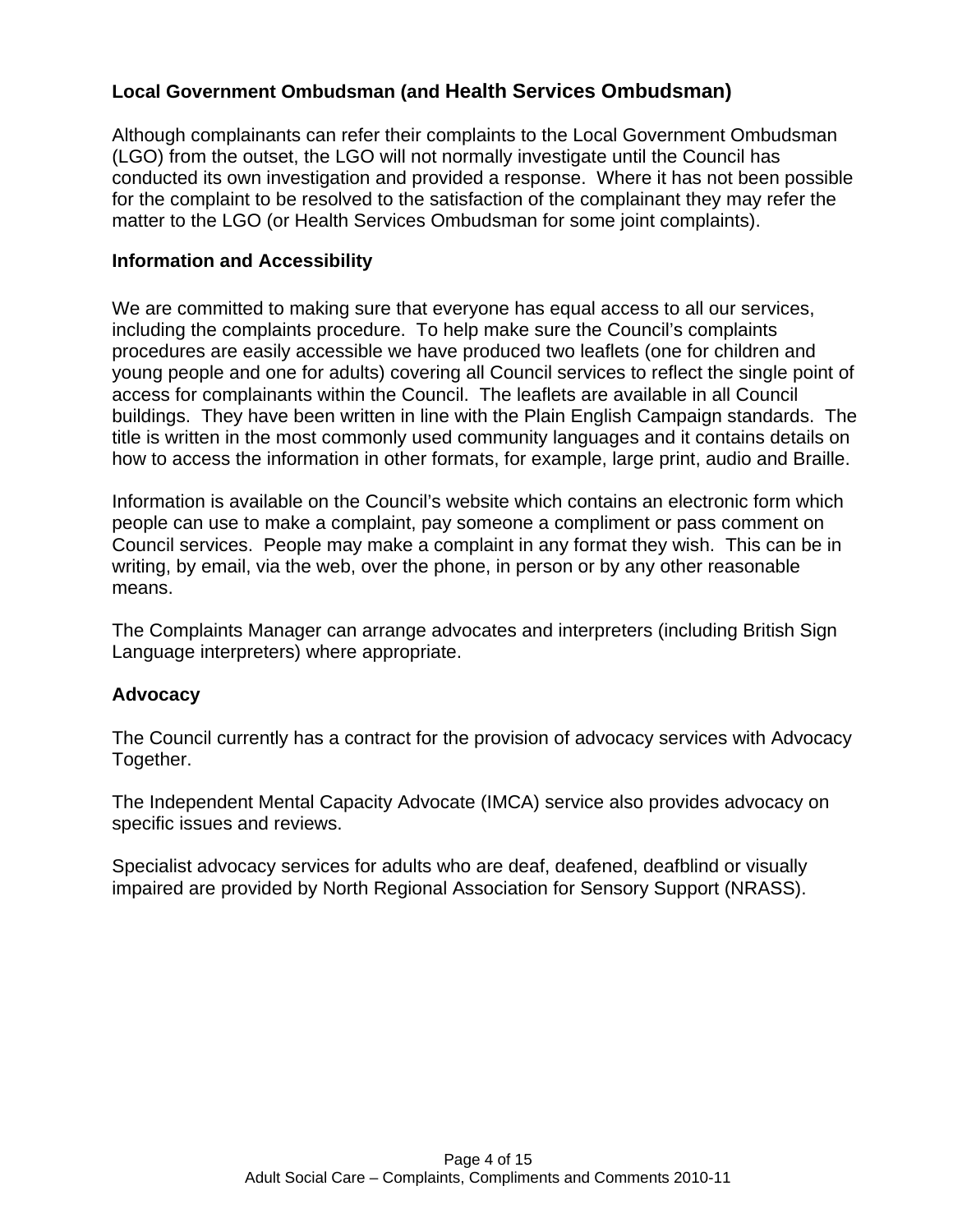## **Summary of Representations and Achievements**

- There has been an increase in overall feedback from the public from 66 representations in 2009/10 to 87 representations in 2010/11.
- There were 29 complaints dealt with under the procedure during 2010/11 (33.3% of all feedback), an increase from 26 in 2009/10.
- There were 56 compliments received under the procedure during 2010/11 (64.4% of all feedback), an increase from 39 in 2009/10.
- Two comments were received during 2010/11 (2.3% of all feedback).
- There were two complaints received which did not qualify to be dealt with under the procedure.
- One adult social care complaints was progressed to the LGO during 2010/11. In 2009/10 one complaint was also progressed to the LGO.

## **Review of the Year**

#### **Breakdown of all Representations**

A total of 87 representations were recorded during the year 2010/11.



\*Does not include 'non-qualifying' complaints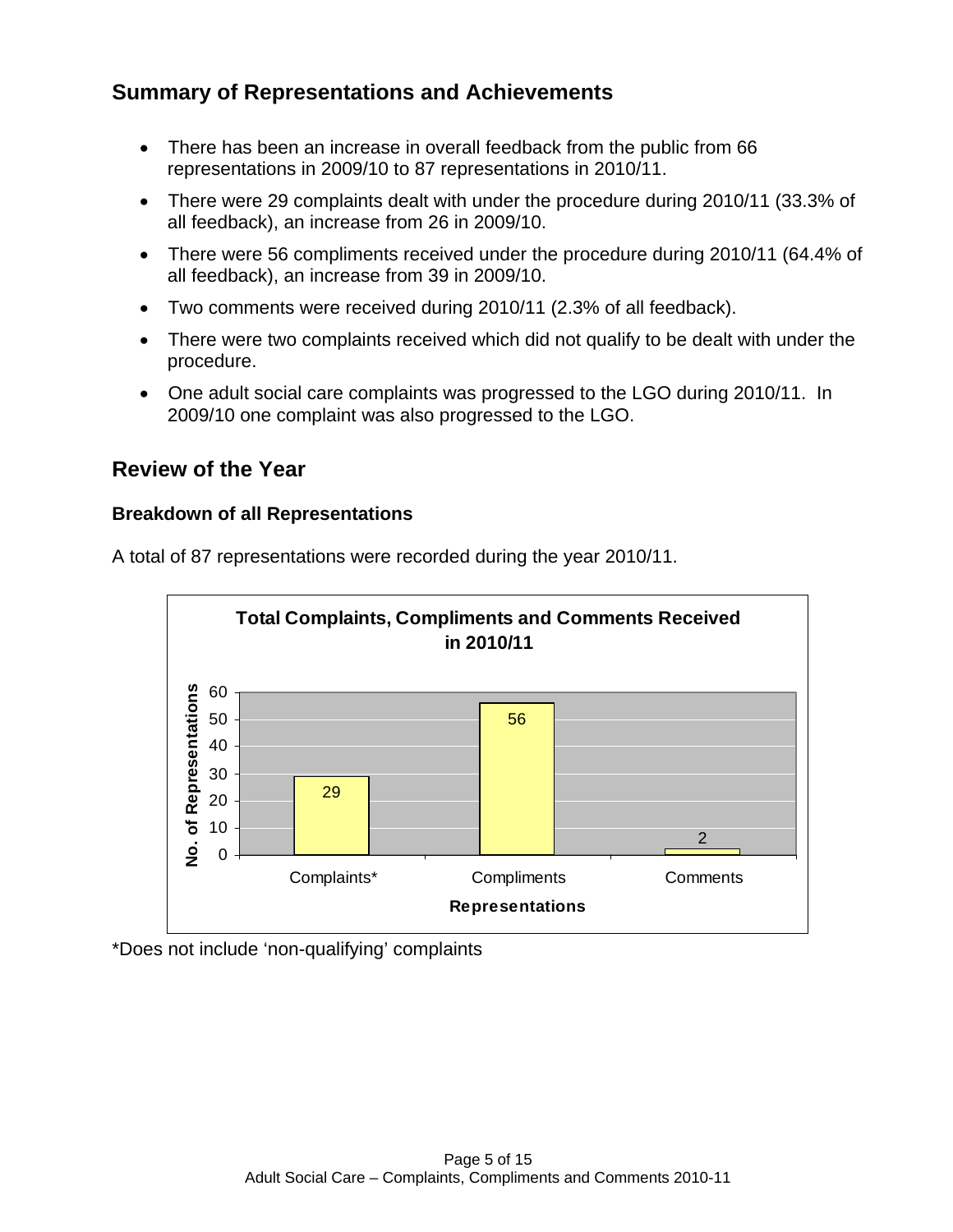A total of 66 representations were recorded during 2009/10.



#### **Breakdown of Compliments by Service Area**

The number of compliments received in 2010/11 was 56.



The reasons for the compliments received were:

- a) 46 Service provision (82.1%); and
- b) 10 Staff attitude (17.9%).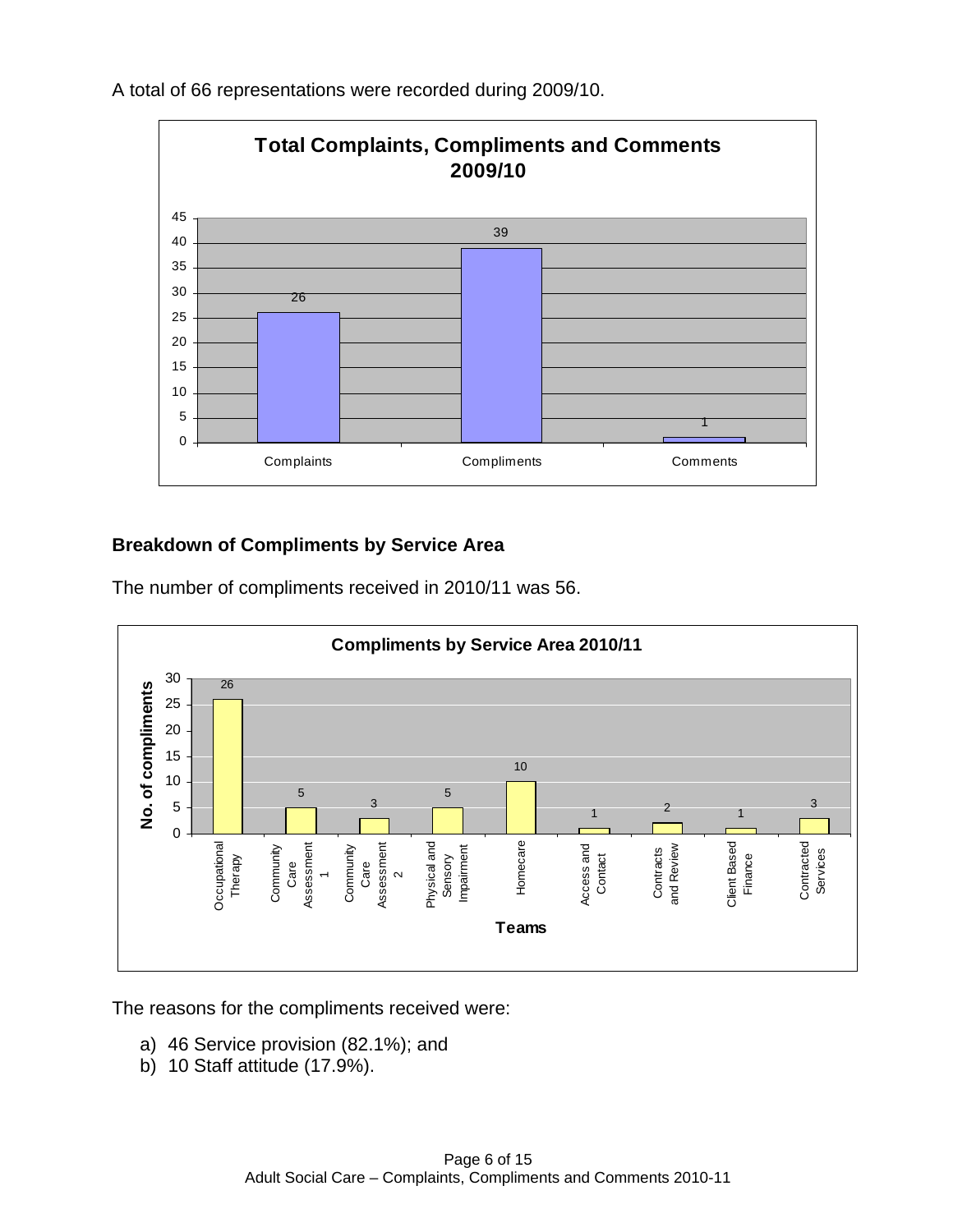#### **Breakdown of Complaints by Service Area**



The total number of complaints received in 2010/11 was 29.

*\*These are complaints dealt with under the procedure and are not included in the separate monitoring exercise carried out in relation to contracted providers, detailed later in this report.* 

*\*\*This complaint was about how a change in policy was handled, as the policy affected all services it could not be attributed to any one team.* 

The three service areas that received the most complaints were:

- Learning Disabilities 6 complaints  $(20.7%)$
- Older and Disabled People  $-6$  complaints (20.7%)
- Contracted Services  $-5$  complaints (17.2 %)



#### **Complaints by Service Area 2009/10**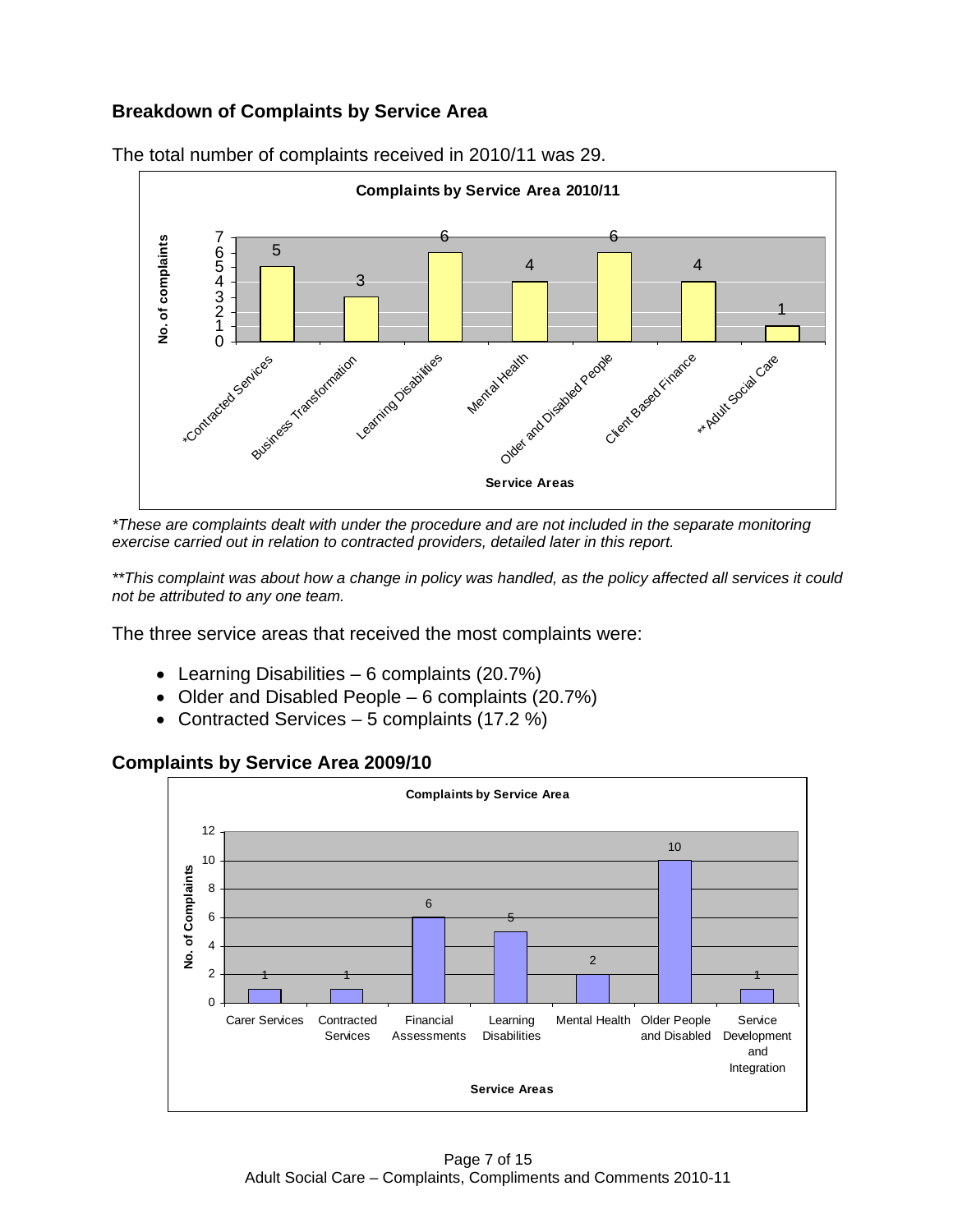#### **Breakdown of Complaints by Issue Nature**



The following issues were the most complained about:

- Service provision  $-14$  complaints (48.3%)
- Decision/assessment  $-6$  (20.7%)
- Charges/fees  $-3$  complaints (10.3%)

| <b>Service</b>       | <b>Inconclusive</b> | <b>Not</b>    | <b>Partially</b> | <b>Upheld</b>  | Withdrawn      | Total |
|----------------------|---------------------|---------------|------------------|----------------|----------------|-------|
| Area/Team            |                     | <b>Upheld</b> | <b>Upheld</b>    |                |                |       |
| Contracted           | 0                   | 0             | $\overline{2}$   | 3              | $\overline{0}$ | 5     |
| <b>Services</b>      |                     |               |                  |                |                |       |
| <b>Business</b>      | 0                   | 0             | $\overline{0}$   | 3              | $\overline{0}$ | 3     |
| Transformation       |                     |               |                  |                |                |       |
| Learning             | 0                   | 0             | 1                | $\overline{2}$ | 3              | 6     |
| <b>Disabilities</b>  |                     |               |                  |                |                |       |
| <b>Mental Health</b> |                     |               | $\overline{0}$   | 0              | $\overline{2}$ | 4     |
| Team                 |                     |               |                  |                |                |       |
| Older and            | 0                   |               | $\overline{2}$   | $\overline{2}$ | 1              | 6     |
| <b>Disabled</b>      |                     |               |                  |                |                |       |
| People               |                     |               |                  |                |                |       |
| <b>Client Based</b>  | 0                   | 3             | $\overline{0}$   | 1              | $\overline{0}$ | 4     |
| Finance              |                     |               |                  |                |                |       |
| <b>Adult Social</b>  | 0                   | $\Omega$      | 1                | $\Omega$       | $\Omega$       | 1     |
| Care                 |                     |               |                  |                |                |       |
| Total                | 1                   | 5             | 6                | 11             | 6              | 29    |

#### **Complaint Outcomes**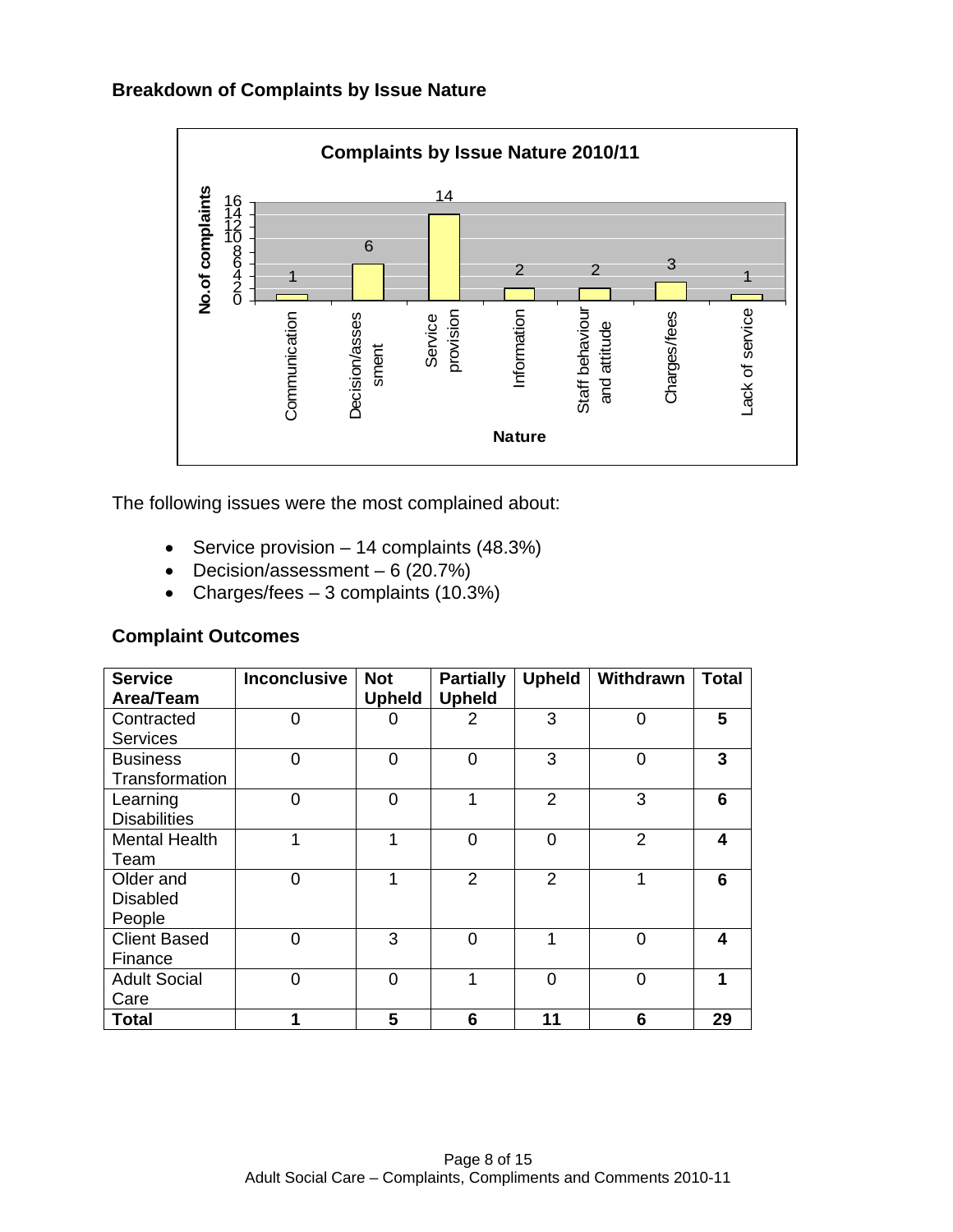#### **LGO complaint outcome**

This complaint concerned an alleged mistake on behalf of the Council in relation to an application for Disability Living Allowance (DLA). The LGO determined the complaint as 'Out of Jurisdiction' as a result of the time that had elapsed prior to the complaint being made. While this was the case the LGO did make the point that, 'Even if this restriction did not apply on the evidence available there seems to be no tangible injustice in this case. On this basis, the Ombudsman would not exercise discretion with this complaint'.

### **Organisational Learning**

There were numerous actions taken and several service improvements were made following complaints received during 2010/11. Some examples are detailed below.

One complaint received was about a referral from a GP not being acted upon. As a result an agreement was put in place with our health service colleagues to ensure that in future all faxed referrals are followed up by e-mail to check the have been received.

One particularly complex complaint, covering issued dating back as far as 2005, came to the attention of the CIG Team in October 2010. The key issues in this complaint were record keeping/management and information security. Although the complaint had been investigated by the LGO officers had been unable to implement the resolution actions to the complainant's satisfaction. With extensive input from the CIG Team who worked closely with the Head of Adult Social Care the complaint was finally resolved to the complainant's satisfaction. This work highlighted a number of issues with Adult Social Care's records management protocol. The findings of this further investigation contributed to the decision to review all record keeping and information security practices within Adult Social Care.

A complaint about a care home was investigated by the Contracts Team and resulted in the following recommendations:

- 1. Care plans should be in place to meet current needs. Care plans should be agreed with the family/service user and the care plan agreement should be signed to evidence this. It would be beneficial to develop a written method of communication between staff to ensure that information is passed on.
- 2. The home should be able to demonstrate when cleaning tasks have been undertaken, this could take the form of rotas for cleaning tasks or cleaning audits.
- 3. The company needs to satisfy itself that the home is appropriately staffed to meet the need of the service users including those who may need extra observation and support.
- 4. There should be a policy and procedure for staff taking breaks. Staffing should be sufficient that staff breaks do not interrupt care being given.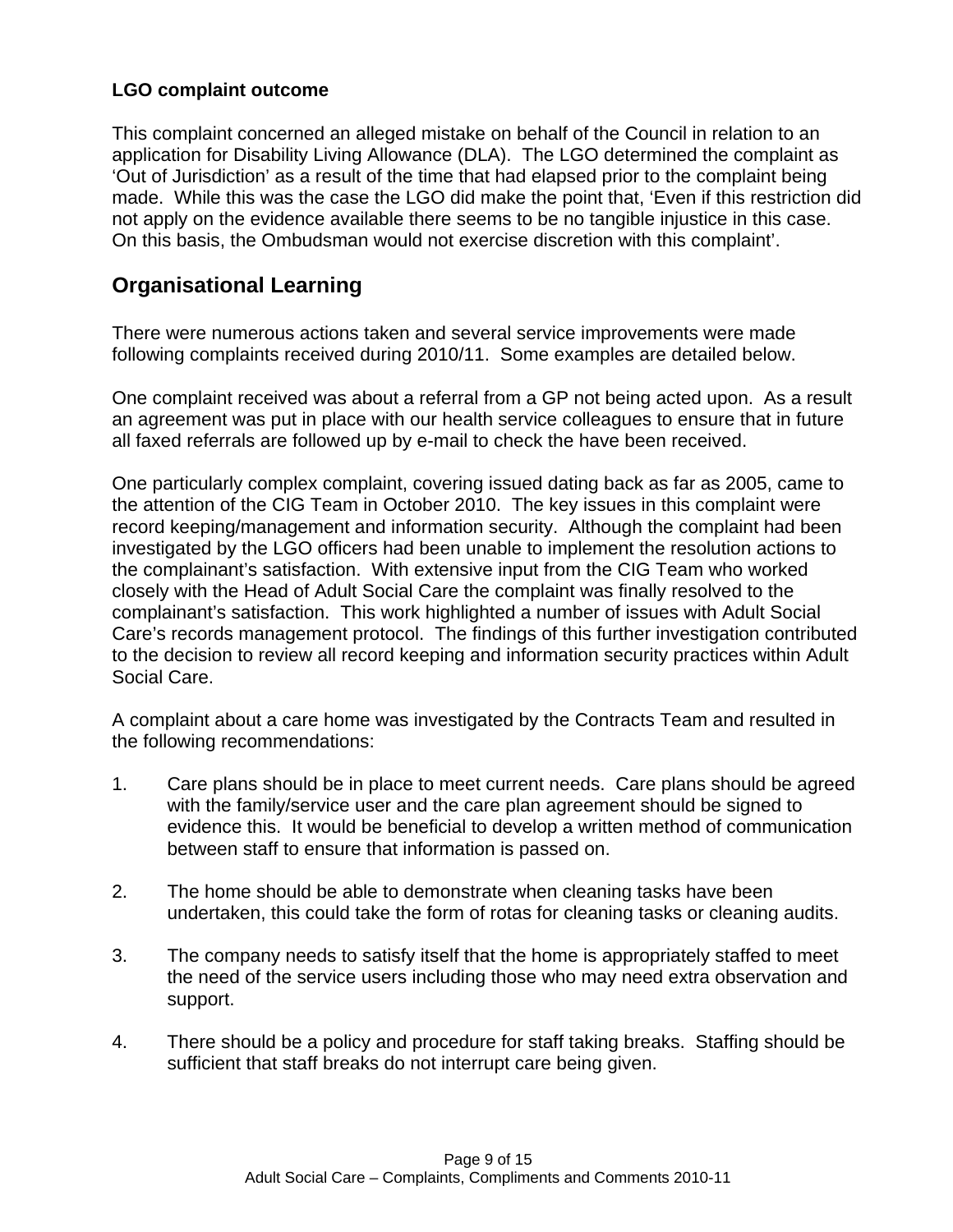- 5. Initial Assessment documents (CHAPs) should give a full picture of the person's life history, hobbies and interests. This should be transferred to the care plan and family/service users should be involved in this planning.
- 6. The company needs to satisfy itself that staff have the appropriate skills and training. It would be good practice for staff to have training in customer care.
- 7. Staff should be aware of the policies and procedure in relation to comments, compliments and complaints. All concerns should be recorded and actioned appropriately. Families should be given the option to pursue their concerns via the company's complaints procedure or should be advised of their right to complain to the Council.
- 8. The company may feel it is good practice to investigate cases where a family/service user is dissatisfied with the care in a home and chooses to move elsewhere.

#### **Performance against the Procedure**

The target for acknowledging receipt of complaints under the procedure is 3 working days.

Twenty two of the twenty six (84.6 %) complaints received by the Council were acknowledged within the 3 working day timescale. The other three were joint complaints which were received and acknowledged by our health service colleagues.

Where the acknowledgement target was missed this was because the complaint was complex and it took some time to determine whether or not the matter should be accepted as a complaint under the procedure. Practice has already improved in relation to this and now all complaints will be acknowledged within 3 working days, even if the acknowledgement is just to advise that we are considering whether the complaint is eligible for consideration under the procedure.

There are no longer any statutory timescales for complaint responses, except that complainants should receive a response within six months. Within the procedure there are three different types of investigation with varying timescales to ensure investigations are completed in a timely manner and within the maximum time allowed.

Not including the complaints investigated by health services and complaints withdrawn; the average length of time a complaint investigation took was 28 days. The longest investigation took 95 working days with the second longest taking 66 working days. The complaint which took 95 working days included a significant amount of time in initially progressing the complaint as there were difficulties in contacting the complainant and arranging a mutually convenient time to meet. The complaint was particularly complex involving a number of historical issues. A full response was provided to the complainant within the maximum time allowed under the regulations.

The complaint which took 66 working days was a complex joint social care and health complaint involving some unprecedented issues around joint remedies. A number of discussions between the Council and our health service colleagues took place in respect of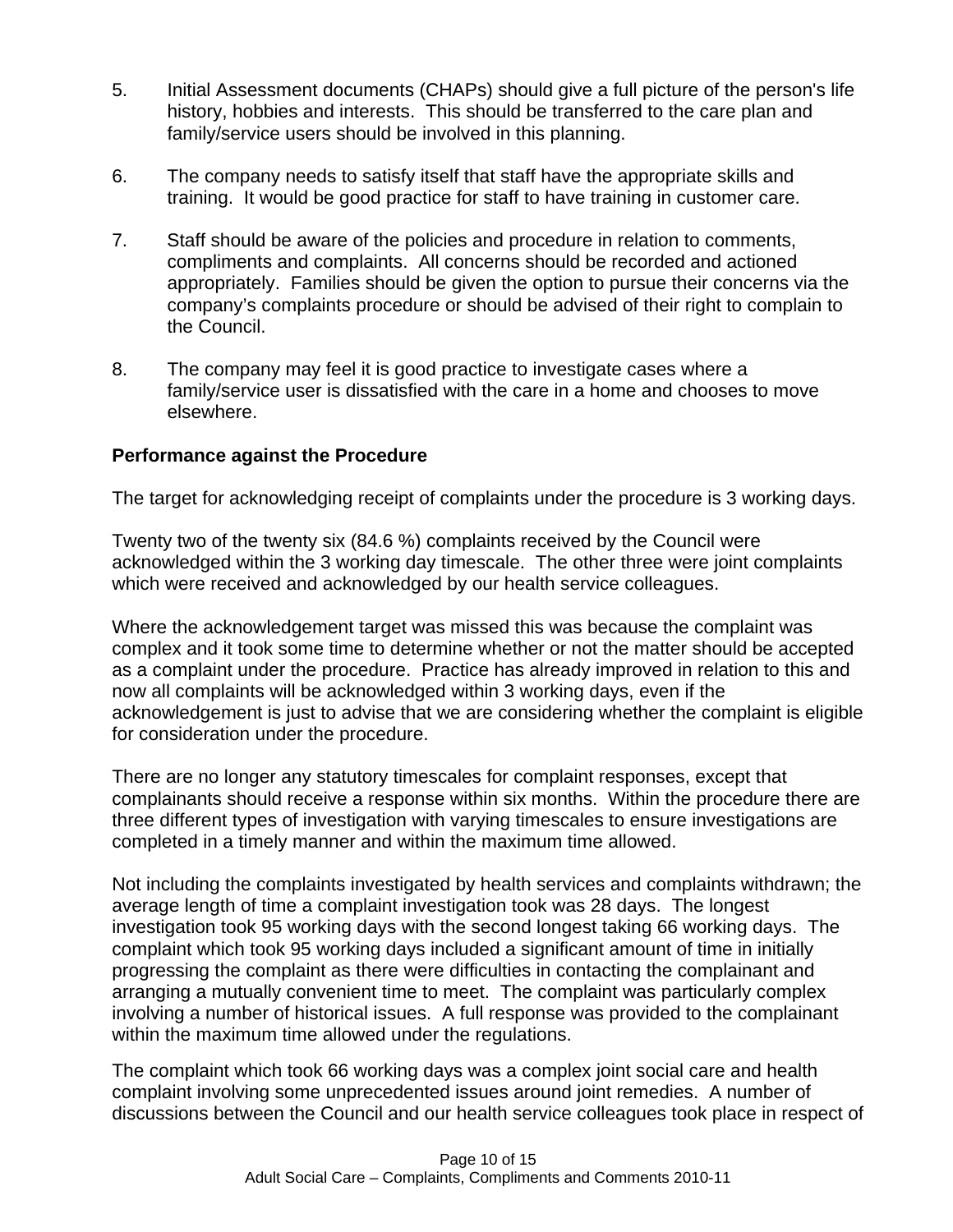this matter. The complainant was kept informed of progress at all times and was satisfied with the remedy offered. Further work around reaching a consensus with our health service colleagues on appropriate remedies has taken place through the Health and Social Care Complaints Managers Group.

## **Equal Opportunities Monitoring**

During quarter four of 2010/11 satisfaction and equal opportunities monitoring surveys were sent out 20 working days after a complaint was closed as opposed to at the end of the quarter. While this led to an increase in the number of surveys returned only five were returned during 2010/11. The Complaints Manager has reviewed the timing of surveys being sent in order to improve the response rate. The results of those surveys returned are as follows:

- **Ethnic Group** (5) 100% White British
- **Gender** (4) 80% Female (1) 20 % Not answered
- **Disability**  (3) 60 % No disability, (1) 20% Deaf/hearing impairment, (1) 20% Not answered
- **Age** (2) 40% 45-64 years, (2) 40% 75+ years (1) 20% Not answered

## **Performance Targets for 2010/11**

A number of local performance indicators (targets) were set for 2010/2011 following the introduction of the new complaints procedure.

#### **LI2020 Percentage of those making a complaint satisfied with the handling of these complaints: Target for 2010/11 – 67.5%**

Neither satisfied or dissatisfied (1) 20% Fairly satisfied (1) 20% Very satisfied (3) 60% **Actual (4) 80% - Target achieved** 

Given the low return rate while the information gathered does provide an indication of satisfaction it is not possible to draw any meaningful conclusions from the data. The Complaints Manager has reviewed the timing of surveys being sent in order to improve the response rate.

#### **LI2021 – Number of all complaints received under the Adult Social Care Complaints Procedure referred to the Ombudsman following investigation under the Council's procedure: Target for 2010/11 – 1**

One complaint was referred to the Ombudsman following investigation under the Council's procedure.

#### **Actual 1 - Target achieved**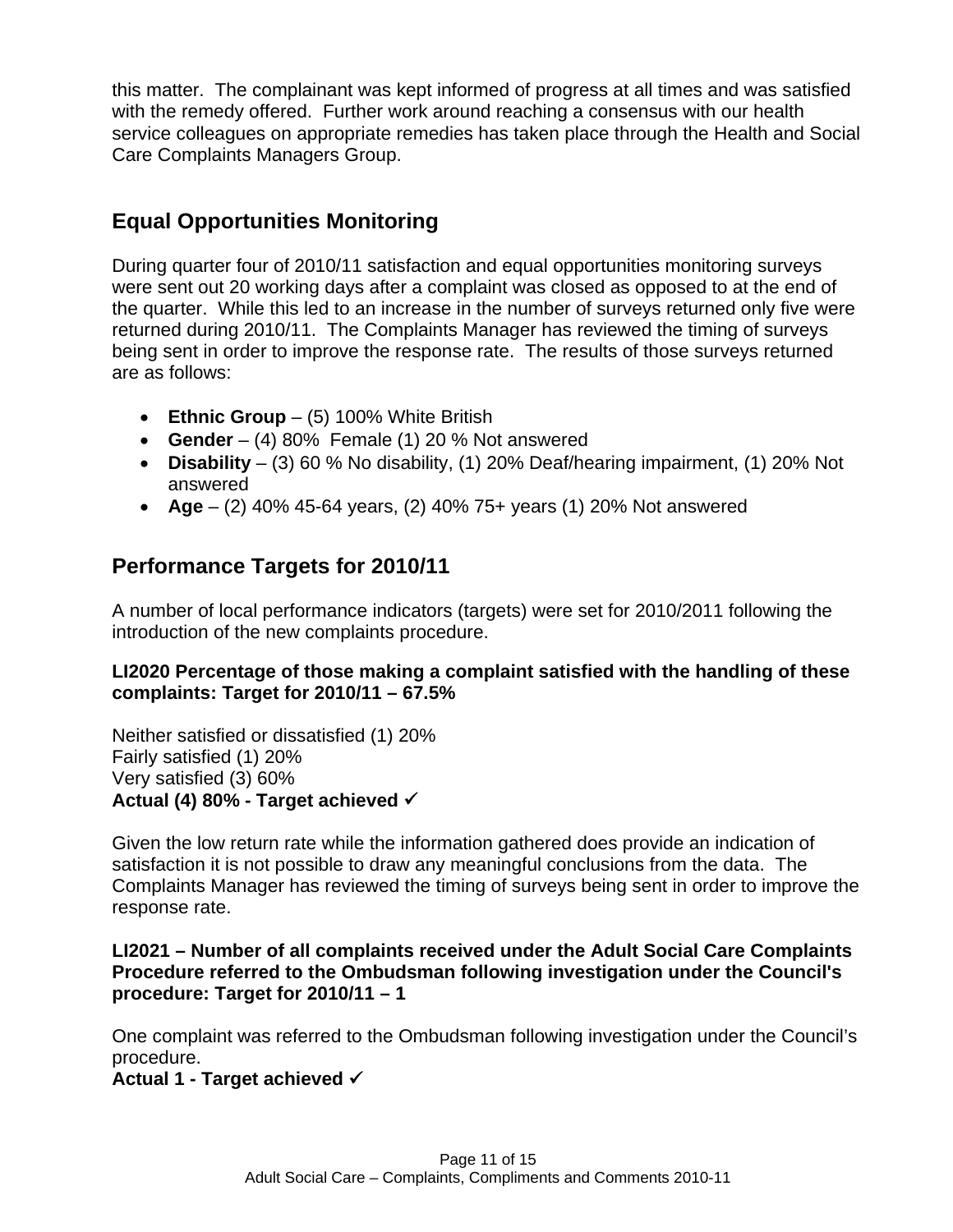#### **LI2022 - Number of complaints submitted to the Ombudsman without consideration through the Adult Social Care Complaints Procedure: Target for 2010/11 - 1**

There have been no complaints submitted to the Ombudsman this period without consideration through the procedure. **Actual 0 - Target achieved** 

## **Monitoring**

To ensure the effectiveness of the complaints procedure, all complaints are monitored by the Complaints Manager. All resolution and organisational learning actions identified as a result of complaints are assigned to a responsible manager and progress against those actions is also monitored by the Complaints Manager.

In addition, this report is taken to the Council's Chief Officers Board (COB), Cabinet and the Health and Well-being Scrutiny Committee. Quarterly internal performance reports are produced for senior management and quarterly/annual reports on Ombudsman complaints are taken to Cabinet.

## **Contracted Services**

All contracted providers carry out their own quality monitoring in addition to the monitoring carried out by the Adult Social Care and Housing Contracts Team. While people can use the Adult Social Care Complaints, Compliments and Comments Procedure in relation to the service provided, residential care homes and domiciliary care providers receive a number of compliments, comments and complaints directly which are not dealt with in accordance with this procedure.

The providers audit complaints and can evidence during monitoring visits what action they have taken as a result of the complaints received. Many homes keep copies of thank you cards and letters they receive. A break down of the compliments and complaints considered by care homes and domiciliary care providers is set out below.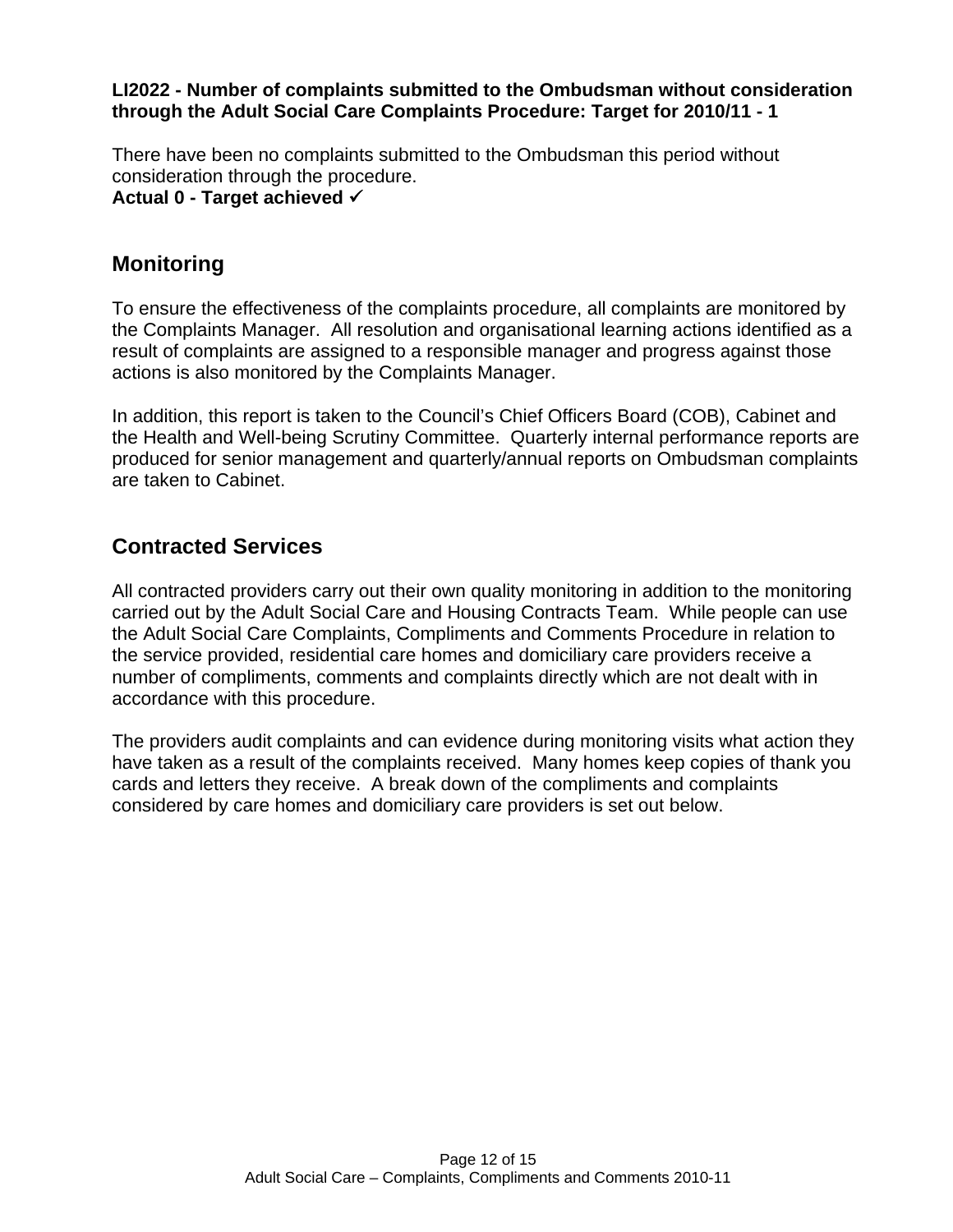#### **Care Homes –** *Compliments and Complaints*

Darlington Borough Council currently contract with 22 residential care homes for older people with a total capacity of 1104 beds. As of the end of March 2011 the homes were not operating to full capacity with the occupancy level being 921 beds.





The following service improvements have been made as a result of the complaints handled directly by care homes: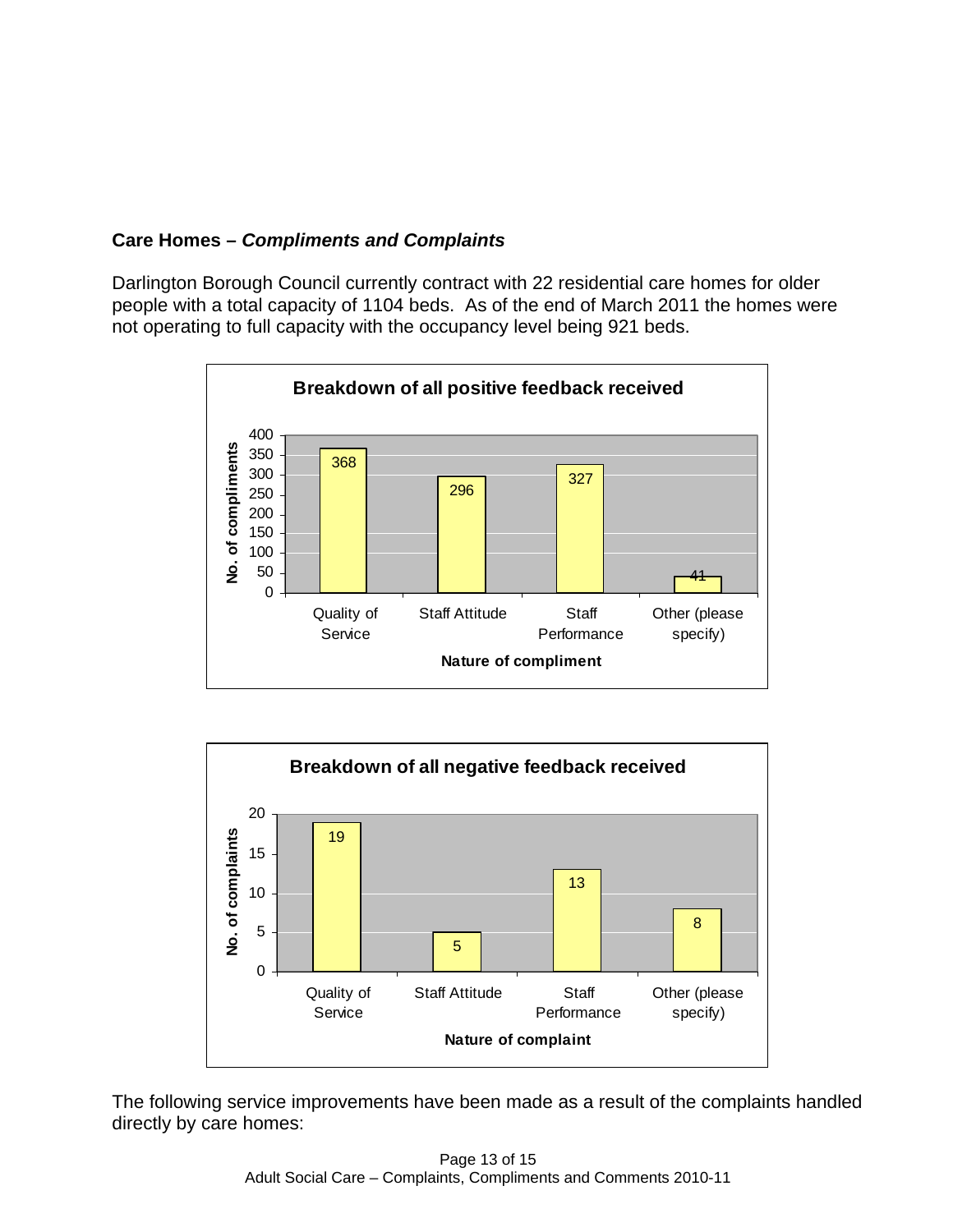- A Housekeeping Supervisor has been appointed in a home.
- A specific food complaint form has been developed.
- A near miss form has been introduced.
- Work has taken place to improve staff awareness.

#### **Domiciliary Care Providers –** *Compliments and Complaints*





The following service improvements have been made as a result of the complaints handled directly by domiciliary care providers: